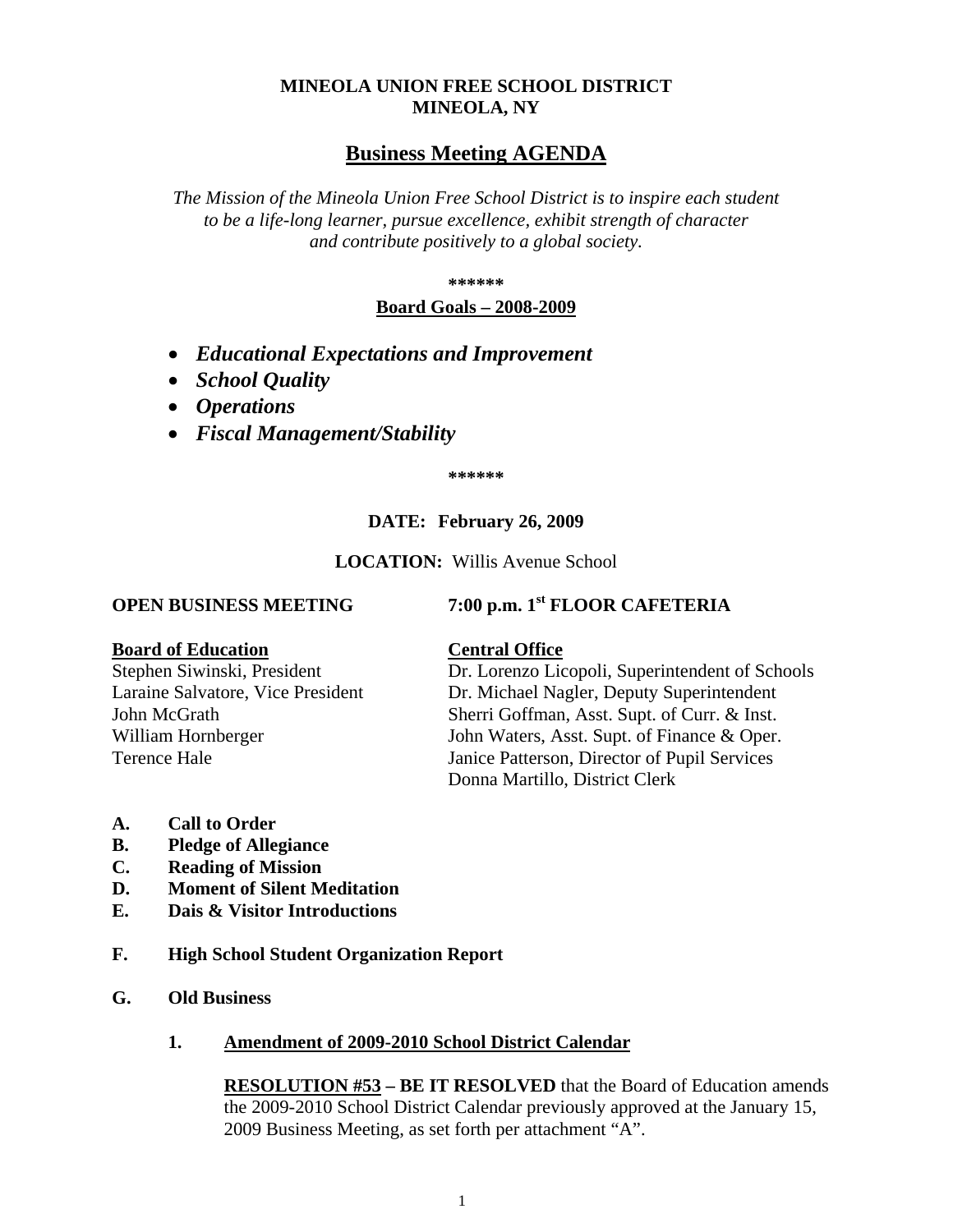#### **H. New Business**

## **1. Donation**

- a. That the Board of Education accepts a donation of a Bowflex Commercial Treadmaster, 1 year old, valued at \$1,500.00 from Dr. Lorenzo Licopoli, Northport, NY.
- b. That the Board of Education accepts a donation in the amount of \$2,700.00 from Mr. Paul Cusato, President of the Mineola Alumni Association for the High School Auditorium Project.

**RESOLUTION #54 – BE IT RESOLVED** that the Board of Education accepts items H.1.a. and H.1.b. as stated above.

| <b>Motion:</b> |     |  |
|----------------|-----|--|
| Second:        |     |  |
| Yes:           | No: |  |
|                |     |  |
|                |     |  |
|                |     |  |
|                |     |  |
|                |     |  |

# **Passed: \_\_\_\_\_**

## **2. Contract**

**RESOLUTION #55 – BE IT RESOLVED** that the Board of Education approves the contract between the Mineola Union Free School District and Newton Shows for the purpose of commemorating the  $80<sup>th</sup>$  year since the opening of the Middle School, pending legal Counsel's review.

|    | <b>Motion:</b><br>Second: |     |
|----|---------------------------|-----|
|    | Yes:                      | No: |
|    |                           |     |
|    |                           |     |
|    |                           |     |
|    |                           |     |
|    | Passed:                   |     |
| I. | <b>Consensus Agenda</b>   |     |

**1. Accepting of Minutes**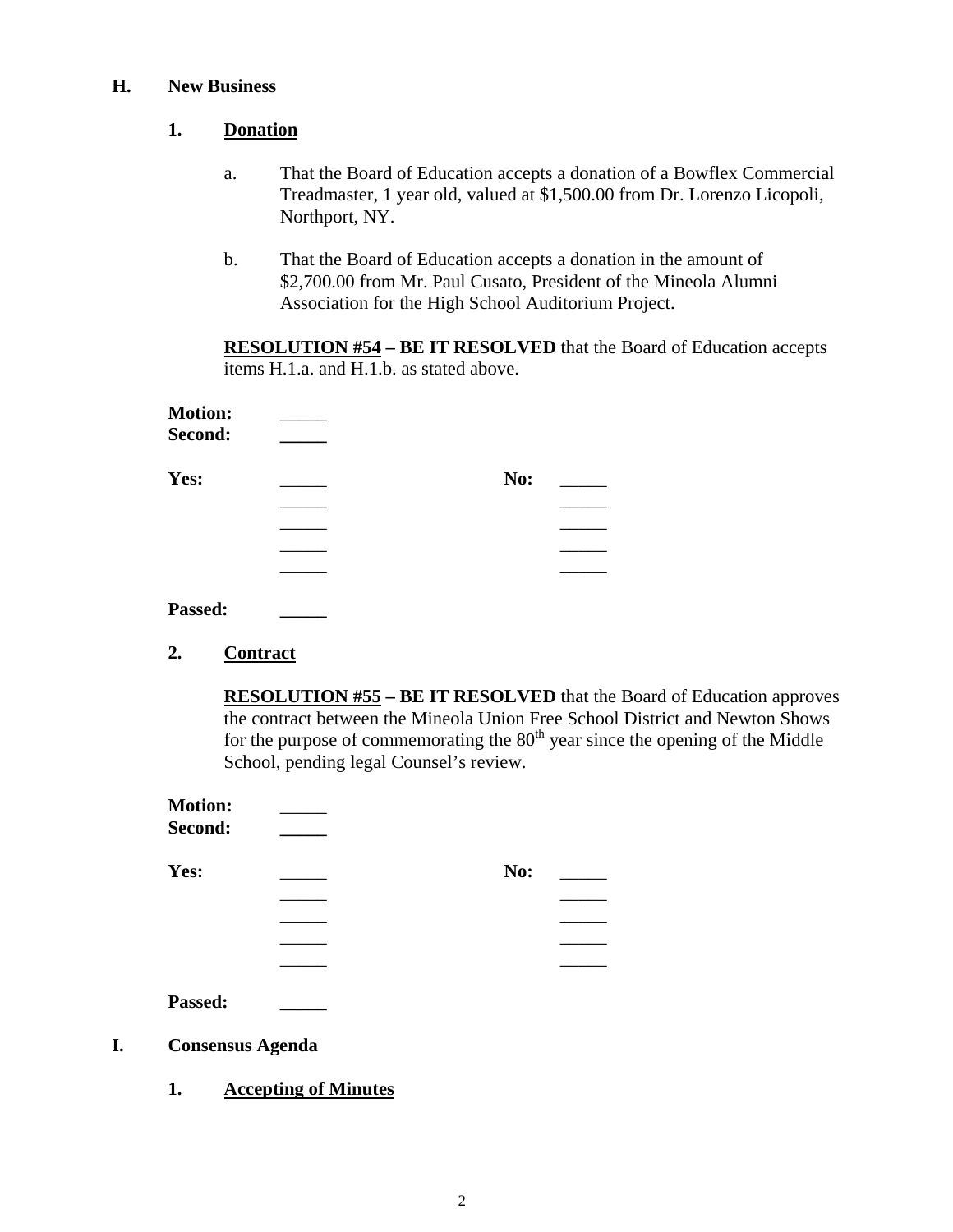a. That the Board of Education accepts the minutes of the January 7, 2009 (Special); January 8, 2009 (Workshop); January 15, 2009 (Business) Meetings.

## **2. Instruction**

- a. Resignations/Leave of Absence
	- 1. That the Board of Education accepts the letter of resignation for the purpose of retirement, with regret, from Joan Ayoub, Middle School Foreign Language Teacher, effective June 30, 2009.
	- 2. That the Board of Education grants a request to Marissa Burton for a leave of absence, using accumulated sick days, for child-rearing purposes, starting before or after June 22, 2009.
	- 3. That the Board of Education grants a request to Christine O'Grady, for an unpaid leave of absence, for child-rearing purposes, effective September 1, 2009 to June 30, 2010.
	- 4. That the Board of Education grants a request to Megan Messina for a leave of absence, using accumulated sick days, for child-rearing purposes, starting September 1, 2009.
	- 5. That the Board of Education grants a request to Staci Durnin for a leave of absence, using accumulated sick days, for child-rearing purposes, starting before or after May 5, 2009.
	- 6. That the Board of Education grants a request to Lisa Balogh-Richards for a leave of absence, using accumulated sick days, for child-rearing purposes, starting April 20, 2009.
- b. Appointments
	- 1. That the Board of Education approves the appointment of the following coaches and stipends for the 2008-2009 Spring Interscholastic Season:

| <b>SPORT &amp; LEVEL</b>          | <b>NAME</b>              | STEP | <b>SALARY</b> |
|-----------------------------------|--------------------------|------|---------------|
| <b>Varsity Baseball</b>           | Helms Bohringer          | 3    | \$7,740.      |
| Varsity Baseball Asst             | <b>Barry Silverstein</b> | 3    | \$5,263.      |
| Junior Baseball                   | <b>Andrew Visconti</b>   | 3    | \$5,360.      |
| $7th$ Grade Baseball              | <b>Bill DiGennaro</b>    | 3    | \$5,047.      |
| 8 <sup>th</sup> Grade Baseball    | Dominick Tolipano        | 3    | \$5,047.      |
| <b>Boys Varsity Lacrosse</b>      | Mark Miller              | 3    | \$7,733.      |
| <b>Boys Varsity Lacrosse Asst</b> | Michael Perro            | 3    | \$5,261.      |
| <b>Boys JV Lacrosse</b>           | Chris Grimm              | 3    | \$5,360.      |
| 7/8 Lacrosse Head                 | <b>Anthony Barone</b>    | 1    | \$3,948.      |
| 7/8 Lacrosse Assistant            | <b>Matt Antoniou</b>     | 3    | \$4,425.      |
| <b>Boys Varsity Track</b>         | Mike Santamaria          | 3    | \$7,253.      |
| <b>Girls Varsity Track</b>        | Kerry Cordova            | 3    | \$7,253.      |
| Varsity Softball                  | Mike Boccuzza            | 3    | \$7,733.      |
| Varsity Softball Asst             | Melissa Skupp            | 2    | \$4.615.      |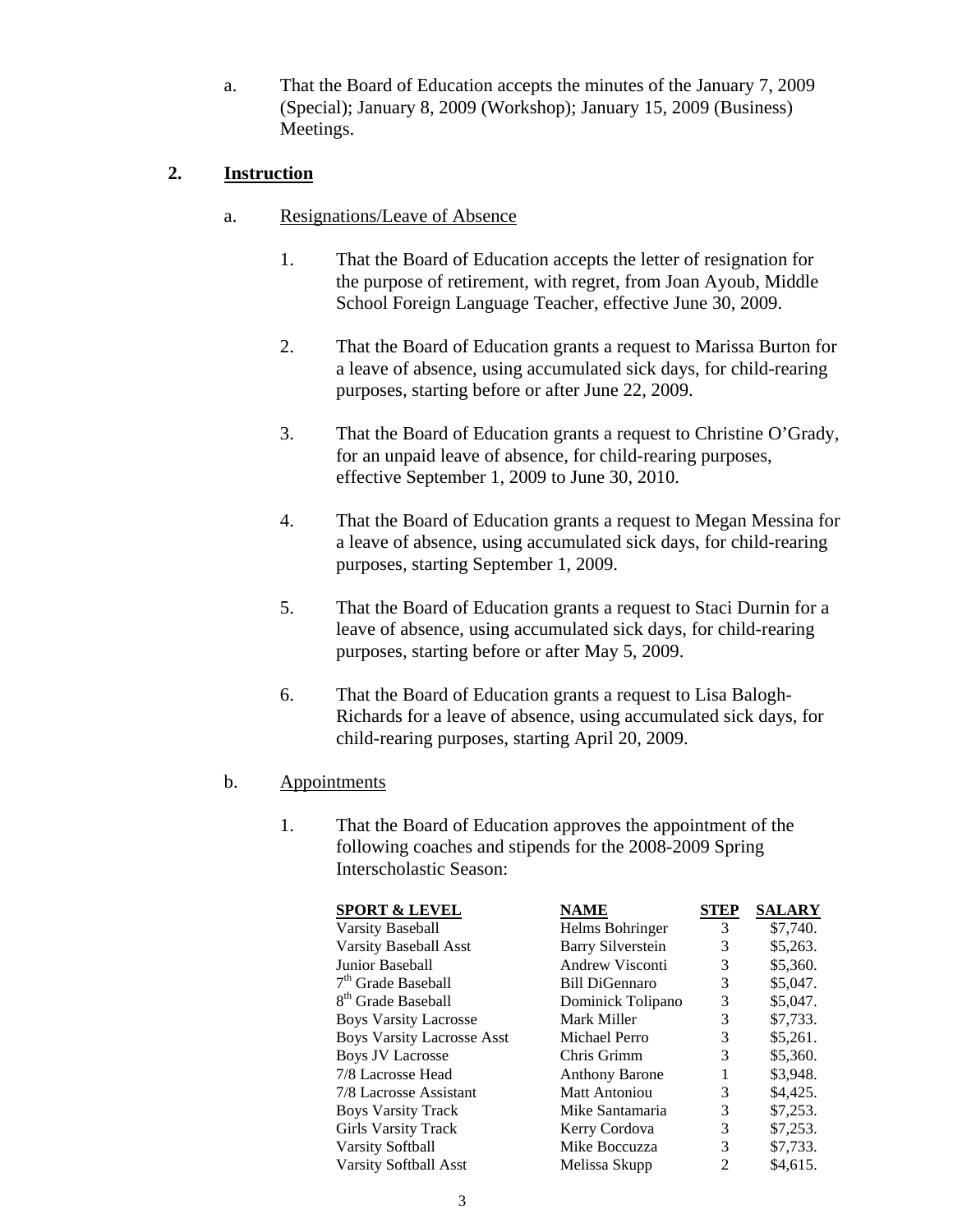| <b>JV</b> Softball                   | Natalie Brittell        |   | \$4,256. |
|--------------------------------------|-------------------------|---|----------|
| 7 <sup>th</sup> Grade Softball       | <b>Bailey Lawrence</b>  |   | \$3,676. |
| 8 <sup>th</sup> Grade Softball       | <b>Anthony Tramonte</b> | 3 | \$4,691. |
| <b>Girls Varsity Lacrosse</b>        | Frank Massaro           | 3 | \$7,733. |
| <b>Girls Varsity Lacrosse Asst</b>   | Katherine Hock          | 2 | \$4,615. |
| Girls JV Lacrosse                    | Daniela Loverde         |   | \$4,256. |
| Girls 7 <sup>th</sup> Grade Lacrosse | Diana Nick              | 3 | \$5,030. |
| Girls 8 <sup>th</sup> Grade Lacrosse | Meghan Nelson           | 3 | \$5,030. |

Salaries based on 2008 – 2009 MTA Contract

- 2. That the Board of Education approves a stipend for Andrea Antonelli, Photography Club, Middle School, .5 of \$1,243.00 in the amount of \$621.50 for the 2008-2009 school year, effective February 1, 2009 to June 30, 2009.
- 3. That the Board of Education approves the addition of the following individual to the Per Diem Substitute Teacher list at a salary of \$90.00 per day:

Marissa Burton Early Childhood Education (Birth-2)

4. That the Board of Education approves the appointment of the following staff as Mentors for the 2008-2009 Mentoring Program:

| Balogh-Richards, Lisa | \$2,000.00 |
|-----------------------|------------|
| Bartone, Nicole       | \$2,000.00 |
| Curran, Karen         | \$2,000.00 |
| DeVita, Kathleen      | \$2,000.00 |
| DeLuca, Matt          | \$2,000.00 |
| Helming, Jodi         | \$2,000.00 |
| Levi, Jen             | \$2,000.00 |
| Maichin, Jen          | \$2,000.00 |
| Maynard, Denise       | \$2,000.00 |
| Milberg, Ilyse        | \$2,000.00 |
| Romano, Andrea        | \$2,000.00 |
| Van Bell, Leslie      | \$2,000.00 |

## **2.1. Instruction: Committee on Special Education Actions**

a. That the Board of Education approves the CSE/CPSE/SCSE recommendations for programs and services for students with IEPs for the time period from January 1, 2009 to January 31, 2009 as set forth in Confidential Attachment "B".

#### **2.2. Instruction: Contracted Instructional Services**

a. That the Board of Education approves a contract between the Mineola Union Free School District and School for Language and Communication Development for the 2008-2009 school year; tuition reimbursement to private schools from Special Education grants, per the SED process. Reimbursement is for Mineola students who receive services.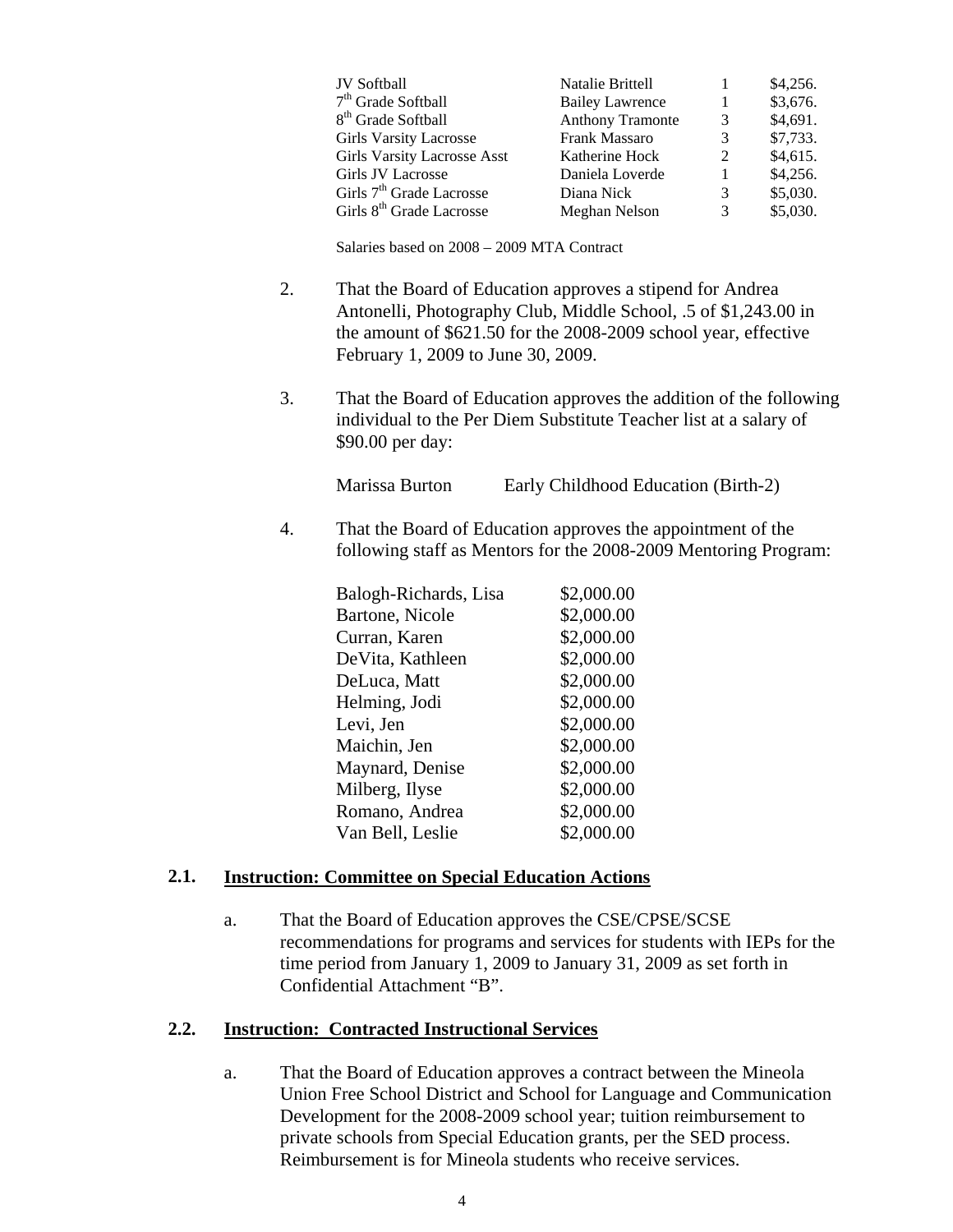- b. That the Board of Education approves a contract between the Mineola Union Free School District and S.E.E.D.S. of the Willistons, Inc. for the 2008-2009 school year; tuition reimbursement to Special Education service agency from Special Education grants, per the SED process. Reimbursement is for Mineola students who receive services.
- c. That the Board of Education approves a contract between the Mineola Union Free School District and Association for Children with Down Syndrome for the 2008-2009 school year; tuition reimbursement to private schools from Special Education grants, per the SED process. Reimbursement is for Mineola students who receive services.
- d. That the Board of Education approves a contract between the Mineola Union Free School District and Brookville Center for Children's Services, Inc. for the 2008-2009 school year; tuition reimbursement to private schools from Special Education grants, per the SED process. Reimbursement is for Mineola students who receive services.
- e. That the Board of Education approves a contract between the Mineola Union Free School District and All About Kids for the 2008-2009 school year; tuition reimbursement to Special Education service agency from Special Education grants, per the SED process. Reimbursement is for Mineola students who receive services.

## **2.3. Instruction: Student Actions**

## **2.4. Instruction: Other**

## **a. Textbook Adoption**

- 1. That the Board of Education approves the adoption of the following textbooks for the 2009-2010 school year:
	- World History: Patterns of Interaction 2008
	- Algebra II/Trigonometry Textbook with CD & Workbook
	- Elementary Health: The Great Body Shop

# **3. Civil Service**

- a. Resignations/Leave of Absence
	- 1. That the Board of Education accepts the resignation of Maria Condoleo-Peitler, part time Teacher Aide, effective February 5, 2009.
	- 2. That the Board of Education grant a Medical Leave of Absence for Thomas Hickey, Maintainer, from January 20, 2009 through March 20, 2009 due to an injury. Return is approximate at doctor's discretion.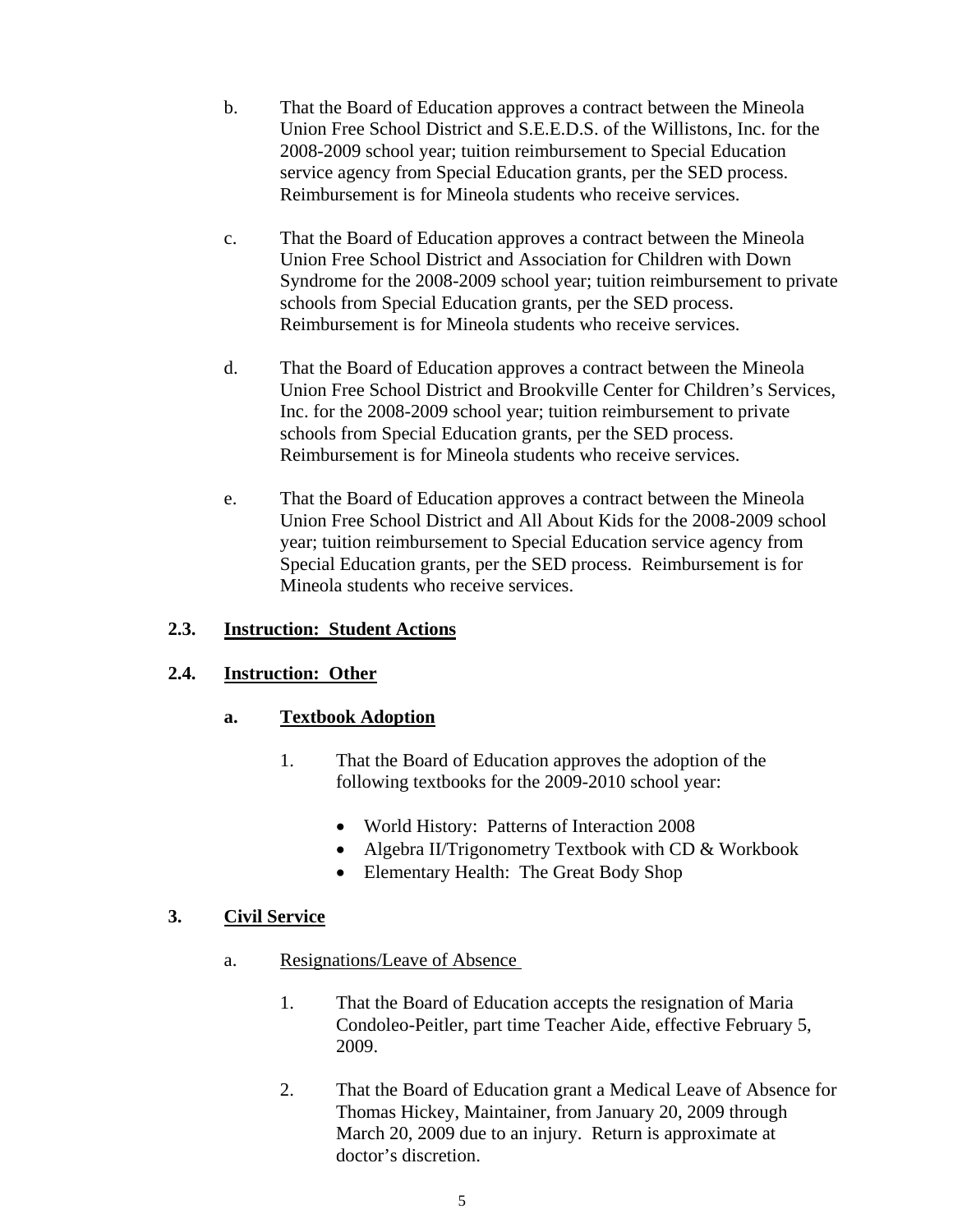#### b. Appointments

- 1. That the Board of Education approves the appointment of Gloria Corrao to the position of part time Greeter/Monitor, effective February 23, 2009; probationary period, 26 weeks; salary, Step 1, \$10.00 per hour.
- 2. That the Board of Education approves the following candidates appointed to the support staff substitute list, effective February 23, 2009:

| Frank Mazza        | Cleaner Sub.      | \$12.25         |
|--------------------|-------------------|-----------------|
| William Scheuer    | Cleaner Sub.      | \$12.25         |
| <b>Stacy Smith</b> | Teacher Aid Sub   | \$13.74         |
| Lucie Toscano      | Teacher Aide Sub. | \$13.74         |
| Marilyn Watson     | Teacher Aide Sub. | \$13.74         |
| Theresa Wolf       | Nurse Sub         | \$90.00 per day |

3. That the Board of Education approves the following summer positions for the High School for the 2009-2010 session:

> 2 Clericals (Guidance & the Main Office) 3 Summer Workers (Mineola East) 1 Student Worker (Textbooks)

4. That the Board of Education approves the following grant funded summer positions for the Elementary Summer Language Program:

| <b>JACKSON AVENUE</b>                                                       | <b>Rate of Pay</b>                           |
|-----------------------------------------------------------------------------|----------------------------------------------|
| 6 Elementary, Reading and/or ESL Teachers                                   | Per MTA Contract                             |
| 6 Teacher Aides                                                             | Hourly Wage/Step of Teacher<br>Aide Contract |
| 1 Principal/Administrator – Administrative<br><b>Certification Required</b> | Stipend per AMSA Contract                    |

5. That the Board of Education approves the following grant funded summer positions for the Middle School Summer Program:

| <b>MIDDLE SCHOOL</b>                                         | <b>Rate of Pay</b>          |
|--------------------------------------------------------------|-----------------------------|
| 4 Elementary, Secondary, Reading and/or ESL Per MTA Contract |                             |
| <b>Teachers</b>                                              |                             |
| 4 Teacher Aides                                              | Hourly Wage/Step of Teacher |
|                                                              | Aide Contract               |
| 1 Principal/Administrator – Administrative                   | Stipend per AMSA Contract   |
| <b>Certification Required</b>                                |                             |

6. That the Board of Education approves the following grant funded summer positions for the Jump Start Program:

**WILLIS AVENUE Rate of Pay** 3 Elementary, Reading, and/or ESL Teachers Per MTA Contract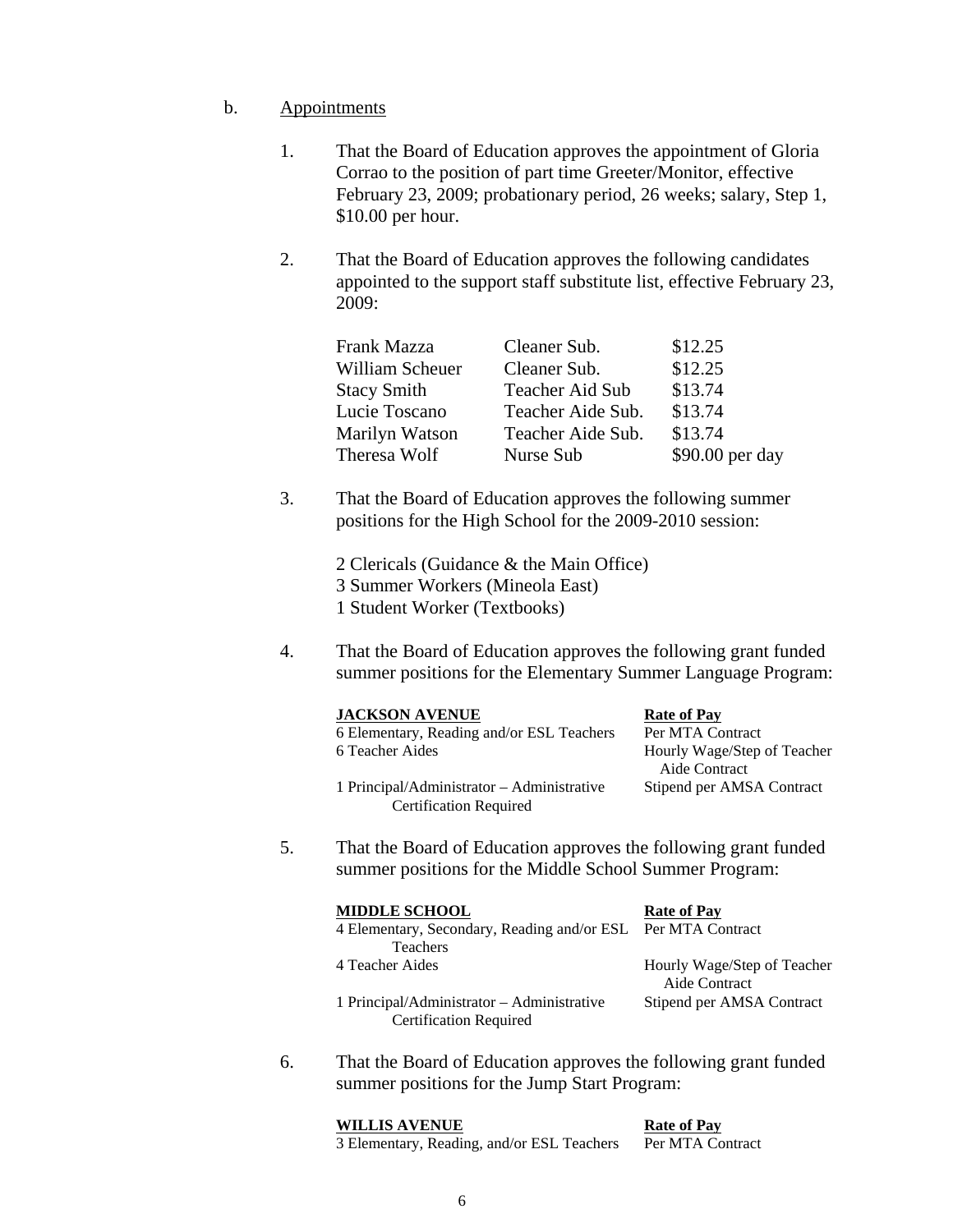- 7. That the Board of Education amends the appointment of Brian Flynn, 10 month Bus Driver approved at the February 5, 2009 Board of Education Workshop meeting, from February 2, 2009 to February 9, 2009, at the same annual salary.
- 8. That the Board of Education approves the provisional appointment of William Gilberg, from Assistant Bus Dispatcher to Assistant Supervisor of Transportation; salary, \$71,270.00, effective November 1, 2008.

## **4. Business/Finance**

- a. Treasurer's Report
	- 1. That the Board of Education accepts the Treasurer's Report for the period ending December 31, 2008 and directed that it be placed on file.

## b. Approval of Invoices and Payroll

1. That the Board of Education approves the Invoices and Payroll for the period ending January 31, 2009.

| Warrant #12               | \$1,239,336.62   |
|---------------------------|------------------|
| Warrant #13               | 212,290.51       |
| Warrant #14               | 963,172.03       |
| <b>Credits to Expense</b> | 910.64 Cr.<br>\$ |
| <b>TOTAL EXPENSES</b>     | \$2,413,888.52   |
|                           |                  |
| PAYROLL #13 & #14         |                  |
| General                   | \$3,931.220.08   |
| Fund F                    | 59,729.18        |
| <b>TOTAL PAYROLL</b>      | \$3,990.949.26   |

## **4.1. Business/Finance: Contract Approvals**

a. That the Board of Education approves Coser 659 between the Mineola Union Free School District and Nassau BOCES AESOP Substitute Management System at an annual cost of \$12,000.00

# **4.2. Business/Finance: Bids**

- a. That the Board of Education approves the participation of the Mineola Union Free School District in the following BOCES Cooperative Bids for an aidable fee of \$350.00 each:
	- Arts and Crafts Supplies #08/09-078
	- Musical Instruments and Supplies #08/09-083

# **4.3. Business/Finance: Change Orders**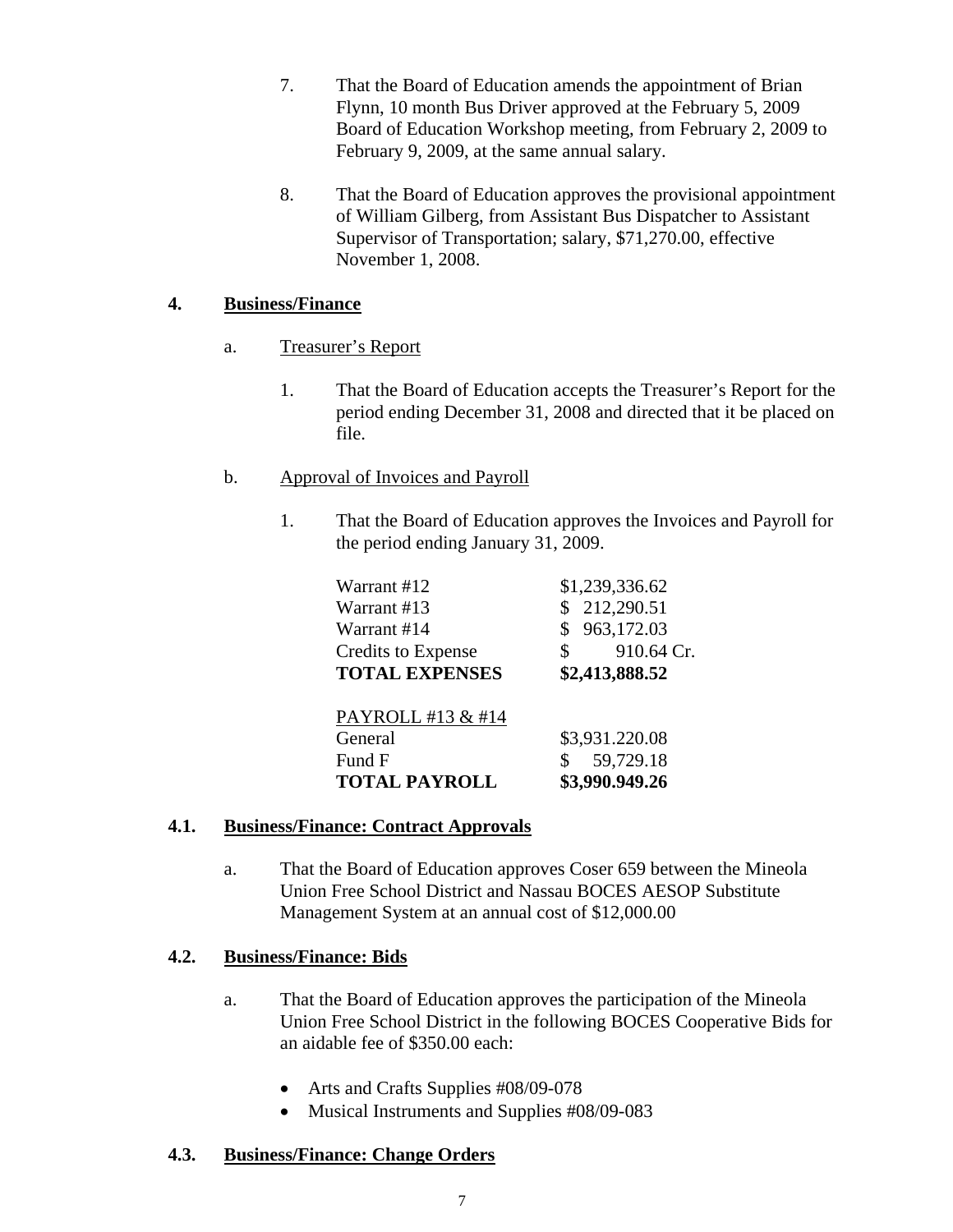a. That the Board of Education approves Change Orders AC-01-Revised, AC-02-Revised, and AC-03 with DSA Services, Inc. for a decrease to their contract in the amount of -\$11,485.00.

#### **5. Other**

**RESOLUTION # 56 – BE IT RESOLVED THAT** the Board of Education approves Consensus Agenda items I.1.a. through I.4.3.a. as presented.

| <b>Motion:</b> |     |  |
|----------------|-----|--|
| Second:        |     |  |
| Yes:           | No: |  |
|                |     |  |
|                |     |  |
|                |     |  |
|                |     |  |
|                |     |  |

**Passed: \_\_\_\_\_**

#### **J. Public Comments**

#### **K. Board of Education Reports**

- Comments from Board President
- Board Committee Report
- Superintendent of Schools' Reports & Comments
	- o Superintendent Comments
		- Educational Plan and Budget Status Report
- Table Reports
	- o Finance and Operations Report
		- Monthly Financial Report
		- Building & Grounds Report
			- Building Usage
			- Vandalism
			- Work order status
		- Transportation Report
- Special Reports

\*Public Questions - Board Committee Reports; Student Organization Report; Superintendent's Report; Table Reports (All Finance & Operation Functions); and Special Report

## **L. Executive Session** Time: \_\_\_\_\_ p.m.

**Motion:** \_\_\_\_\_ **Second: \_\_\_\_\_**

**Yes:** \_\_\_\_\_ **No:** \_\_\_\_\_

\_\_\_\_\_ \_\_\_\_\_